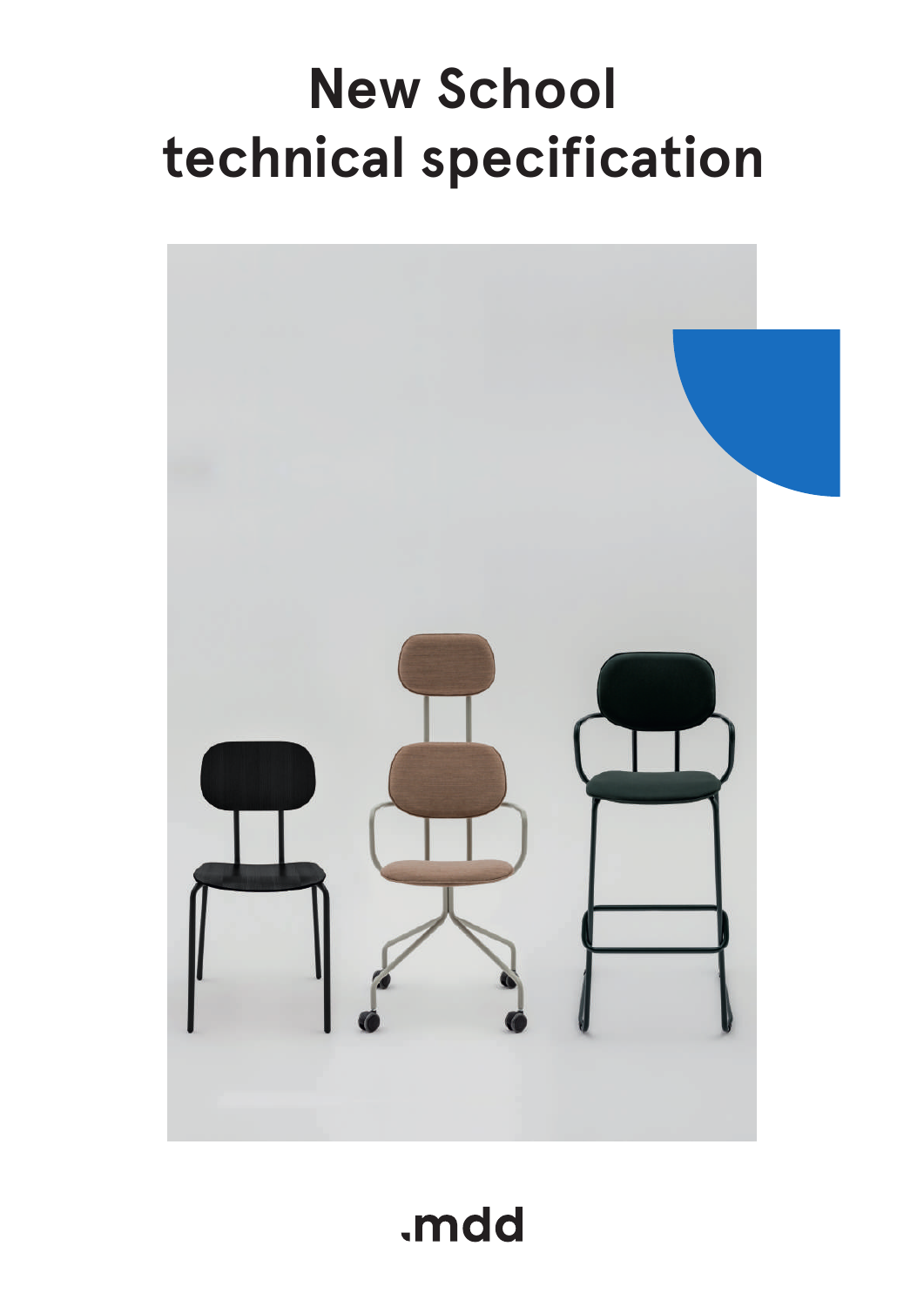# **MDD has a leading position among manufacturers of office furniture with many awards that prove quality and continuously increase demand for it`s products.**

The realities of today`s market require constant quality improvement at all levels of modern organization. This applies in particular to customer service, marketing, quality of products and also to quality of processes within the company. Partnership relations among employees and with business partners form a base of economic growth and success of the company.

Constant investments in innovative machinery park, optimization of managment systems and an expansion of production halls allow to minimize the lead times for the product of the highest quality.

# **More than twenty years of experience in office furniture industry come with reference from a long list of companies and institutions to show their appreciation for an efficient and comprehensive service. MDD is higly aware of the environment.**

Being located in the forest region with lake by it1s side, MDD takes the nature seriously and invests constantly in a modern and energy-efficient solutions to preserve the local life. Company puts emphasis on waste segregation and recycling. MDD has been awarded for the exceptional care and involvement in waste disposal. All materials used are environmentally friendly and enjoy a high 95 % rate of being recycled.



# **General informations:**

**Warranty :** MDD products - **5 years**. Electrical components and fabric - **2 years**.

**Certyficate - MFC:**



**Certyficate - fabric:**



**Assembly:** the product comes pre-assembled

> Date of preparation 24.09.2020

**Packing:** cardboard **Prizes and awards:**

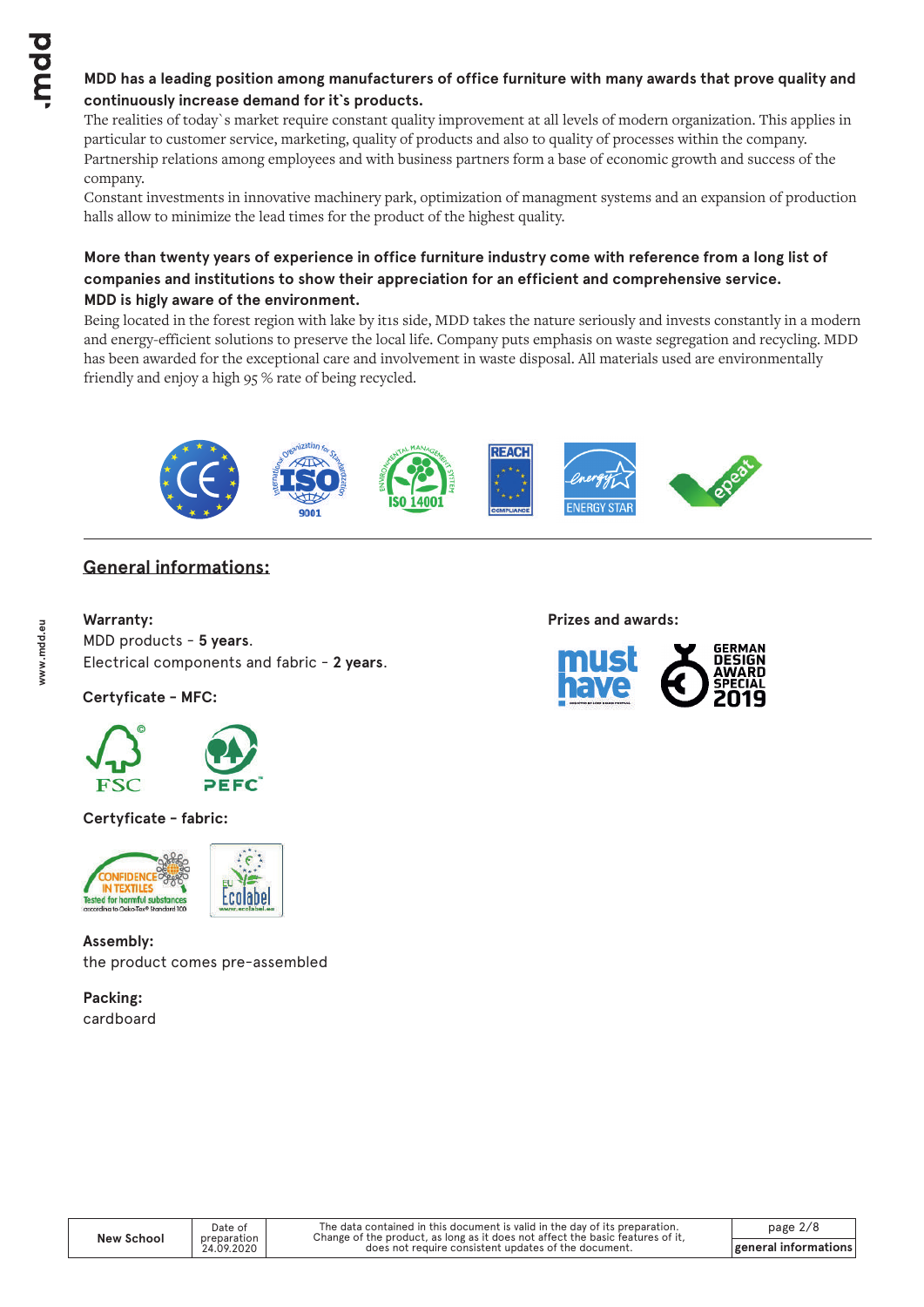# **Technical specification**



A - NEW1T, NEW1W, B - NEW2T, NEW2W; max. load 120 kg

#### **New School**



- **1. Seat, backrest, headrest** upholstery (NEW1T, NEW2T), plywood (NEW1W, NEW2W)
- **2. Armrests** metal (right + left) in frame colour; OPTION WITH EXTRA CHARGE - for seat, backrest NEW1T, NEW1W

#### **Base N1N01/N2N01:**

- 4 legged metal frame frame made of tube Ø18 mm,
- wall thickness 2 mm, powder coated
- \* stacked max. 4 pieces

#### **Base N1N07/N2N07:**

\* 4 - star metal frame

- frame made of tube Ø18 mm, wall thickness 2 mm, powder coated
- \* swivel seat 360°

#### **Base N1N03K/N2N03K:**

 $\cdot$  4 - star metal frame

- **castors for soft floors**
- frame made of tube Ø18 mm, wall thickness 2 mm, powder coated
- fixed seat

**New School**

Date of preparation 24.09.2020

The data contained in this document is valid in the day of its preparation.<br>Change of the product, as long as it does not affect the basic features of it,<br>does not require consistent updates of the document.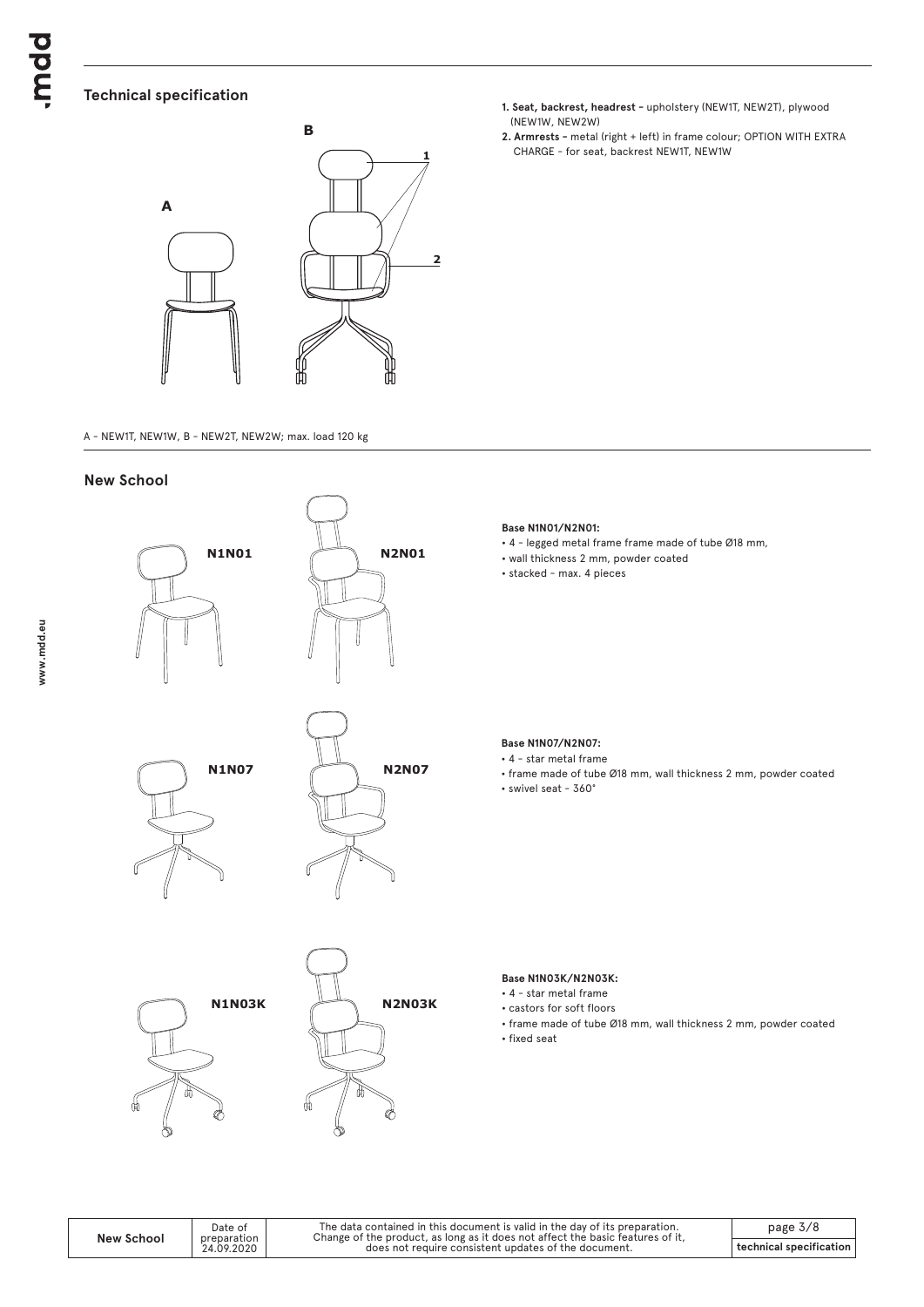# **New School**

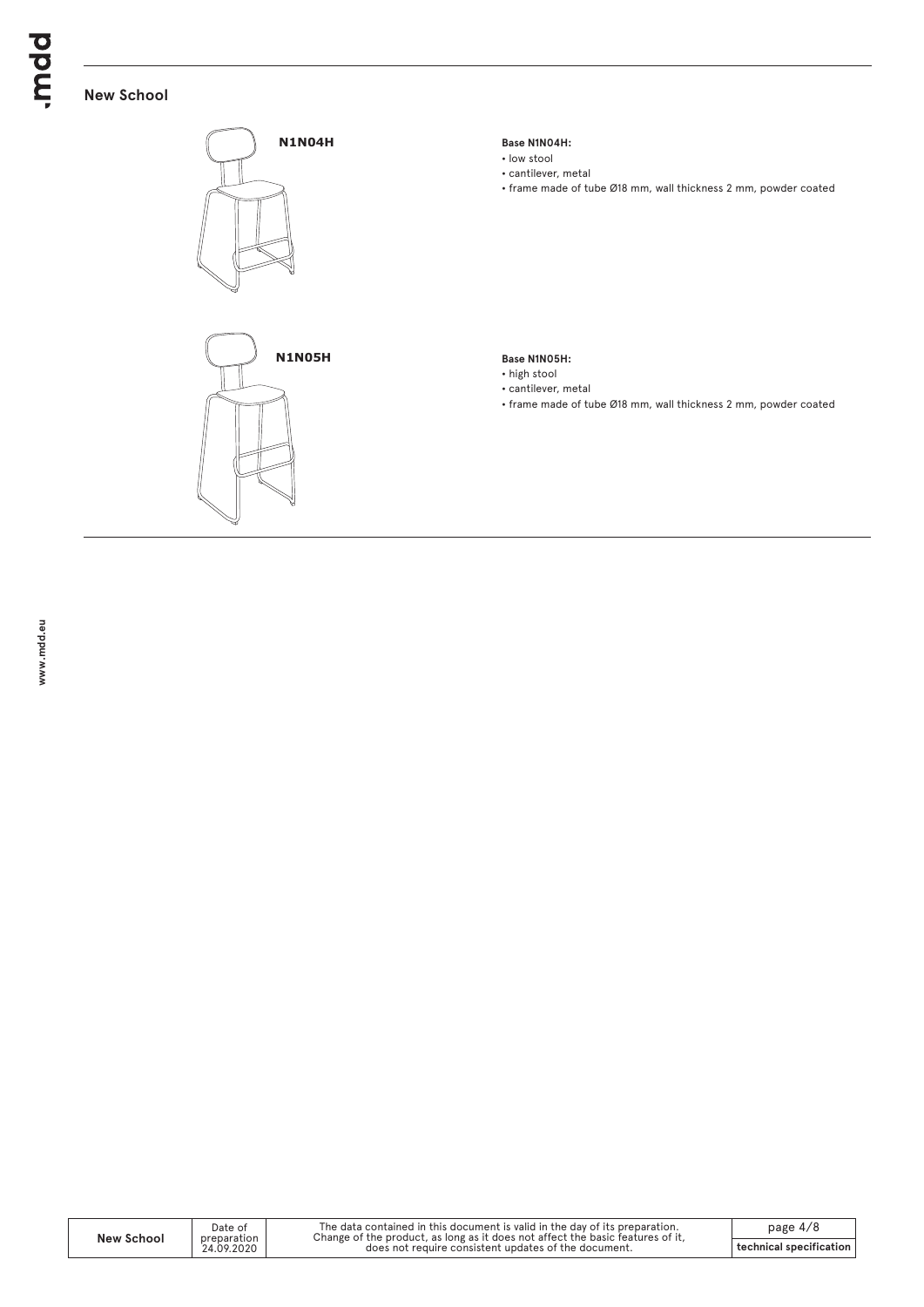# **Dimensions**



















Date of preparation 24.09.2020





The data contained in this document is valid in the day of its preparation.<br>Change of the product, as long as it does not affect the basic features of it,<br>does not require consistent updates of the document.

**dimensions (mm)** page 5/8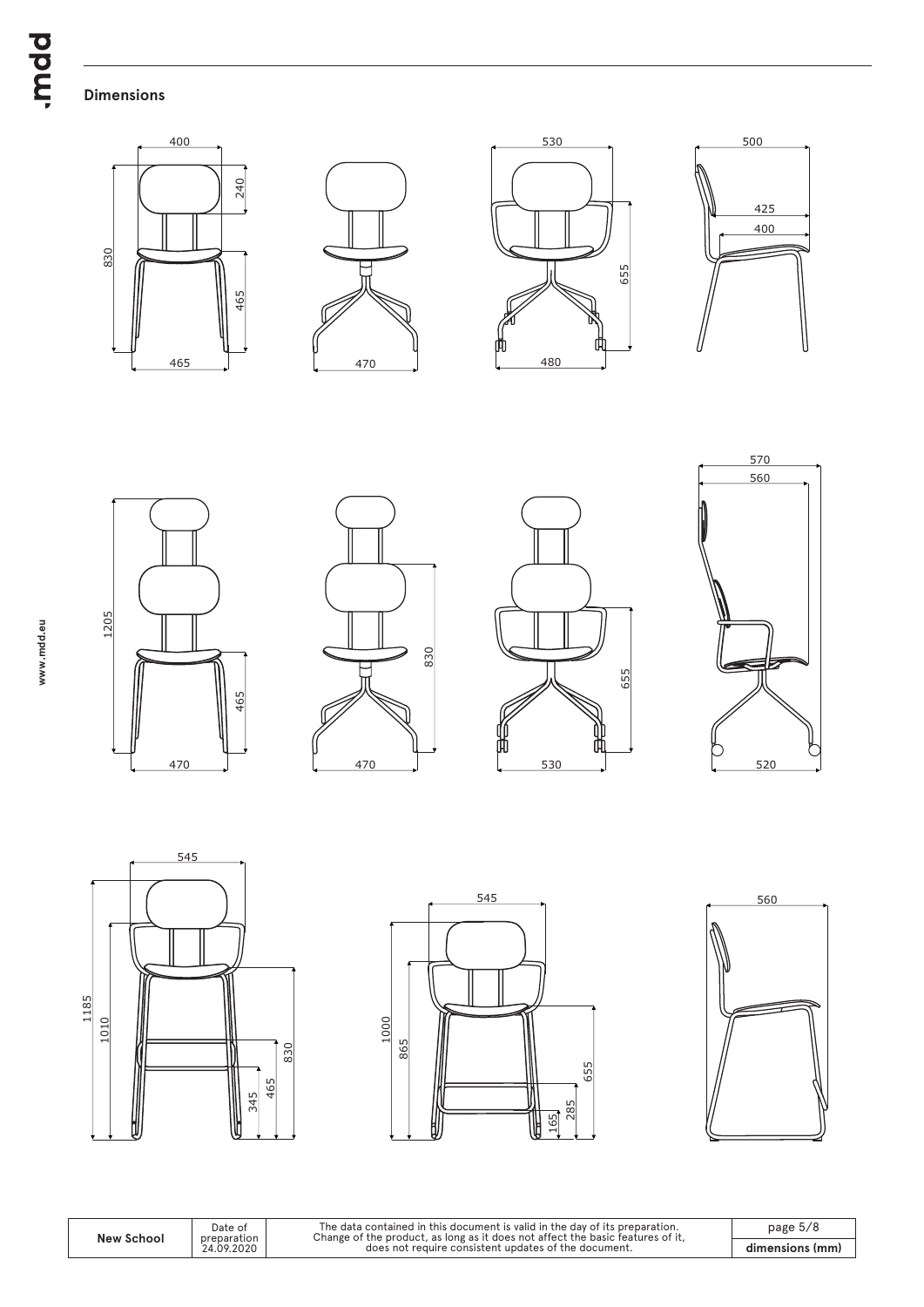# **New School**



Date of preparation 24.09.2020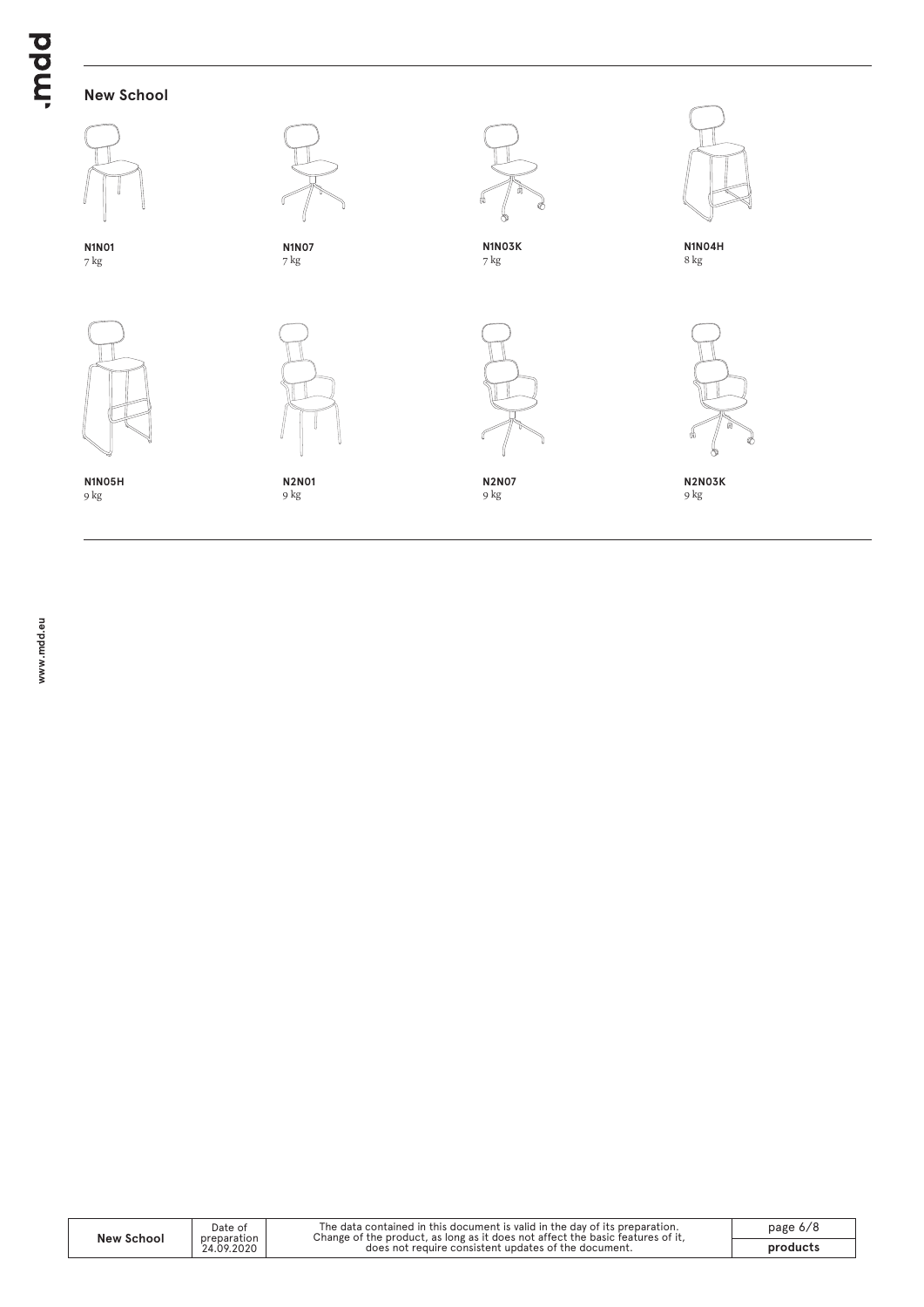| Seat, back, headrest - plywood |   | Base, armrest - metal                |           |
|--------------------------------|---|--------------------------------------|-----------|
| M025 Light ash                 | → | 17 Chrom*                            |           |
| M017 Light grey                | → | M010 Light grey                      | 17 Chrom* |
|                                | → | semi-matt RAL7044                    |           |
| M018 Dark grey                 |   | M011 Dark grey<br>semi-matt RAL7042  | 17 Chrom* |
|                                | → |                                      |           |
| M019 Dark green                |   | M012 Dark green<br>semi-matt RAL6012 | 17 Chrom* |
|                                | → |                                      |           |
| M020 Burgundy                  |   | M013 Burgundy<br>semi-matt RAL3007   | 17 Chrom* |
|                                | → |                                      |           |
| M021 Red                       |   | M014 Red<br>semi-matt RAL3016        | 17 Chrom* |
|                                | → |                                      |           |
| M022 Black                     |   | M115 Black<br>semi-matt RAL9005      | 17 Chrom* |
|                                |   |                                      |           |

#### **Castors**

**Black**

**\*** OPTION WITH EXTRA CHARGE

| New School | Date of<br>preparation | The data contained in this document is valid in the day of its preparation.<br>Change of the product, as long as it does not affect the basic features of it, | page $7/8$ |
|------------|------------------------|---------------------------------------------------------------------------------------------------------------------------------------------------------------|------------|
|            | 24.09.2020             | does not require consistent updates of the document.                                                                                                          | colours    |

**www.mdd.eu**